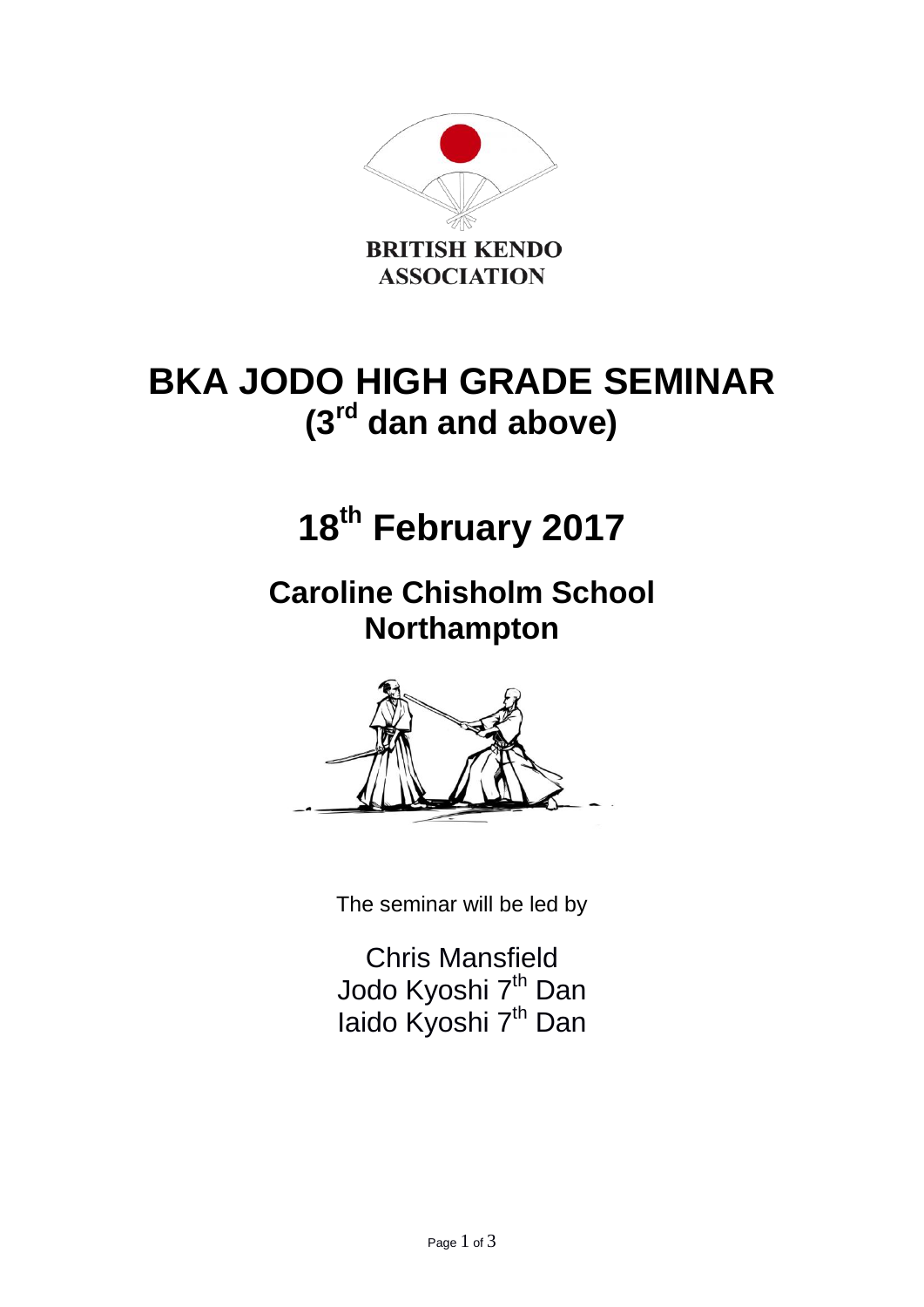## **Venue**

Caroline Chisholm School The Wooldale Centre for Learning Wooton Fields **Northampton** NN4 6TP

Car Park: free and on site

**Catering Details:** Please bring a pack lunch

### **Schedule**

| 10:00 | Registration     |
|-------|------------------|
| 10:15 | Seminar starts   |
| 17:00 | Seminar finishes |

#### **Prices**

We are providing a discount for those that book early. Concessionary rates apply to those in **full-time study** or are **retired.**

|                             | <b>Early Booking</b><br>(Up to 4th February) | Late Booking |
|-----------------------------|----------------------------------------------|--------------|
| Full member                 | £30                                          | £35          |
| <b>Concessionary member</b> | £15                                          | £20          |

#### **Registration**

Early booking is available until **4 th February 2016**. All members are encouraged to use the online booking system as explained below.

#### **BKA Members**

Please book onto this event through the online booking system by going through your account at [http://www.membership.kendo.org.uk/.](http://www.membership.kendo.org.uk/) You will need to add items to your basket and return to the booking screen to add accommodation nights, sayonara party booking etc, where relevant.

Please make sure that you have booked:

- **1. The right seminar booking.**
- **2. The correct grading if you are grading.**

If you have any problems with the online booking system, please contact Stojanka at [jodo.bucho@gmail.com](mailto:jodo.bucho@gmail.com)